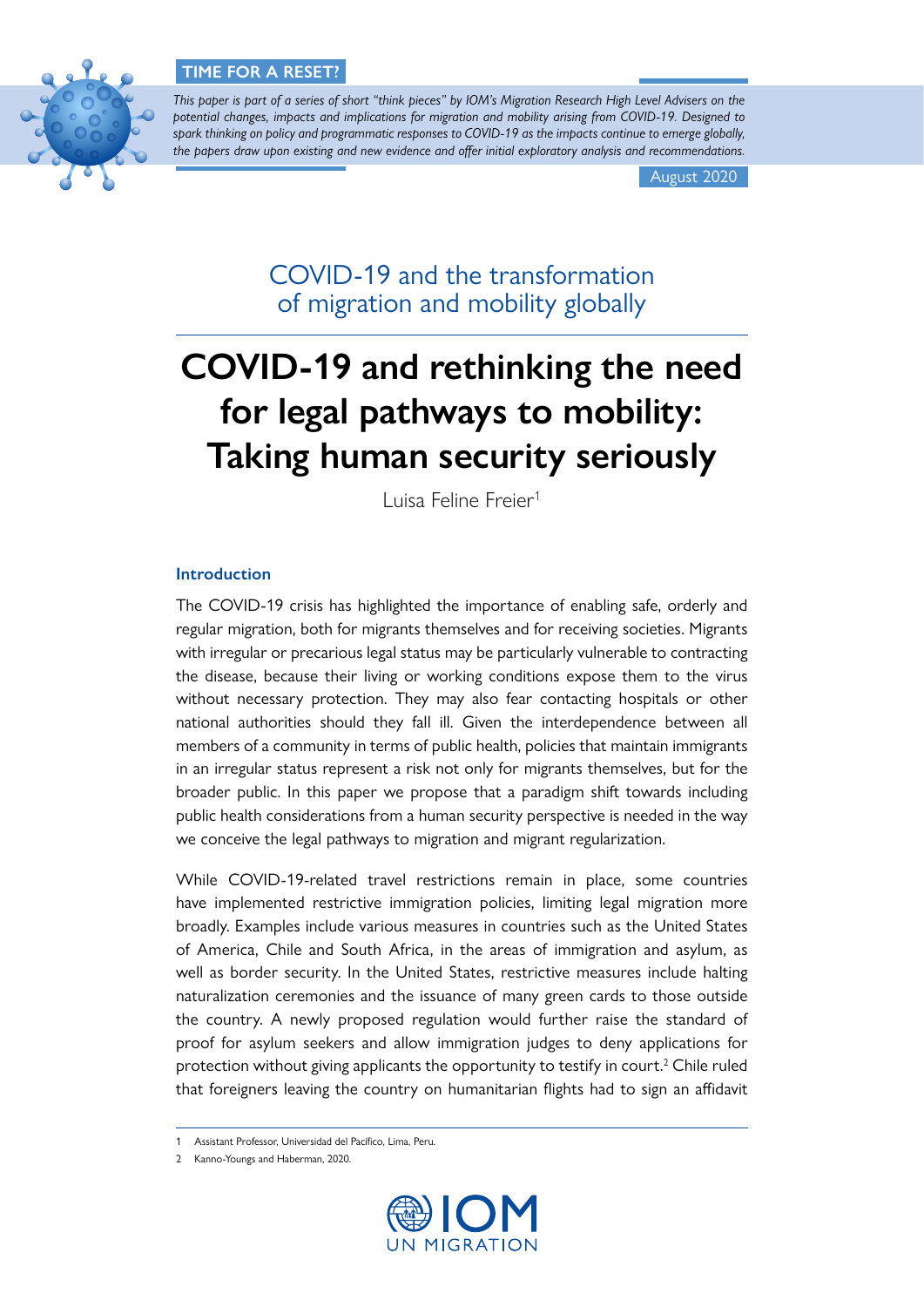

COVID-19 and rethinking the need for legal pathways to mobility: Taking human security seriously

**PAGE 2**

agreeing not to return to Chile for nine years, as well as renouncing the right to apply for residence or asylum in Chile (along with refugee status). In response, the National Immigrant Coordinator filed an appeal with the Santiago Court of Appeals. The Court rescinded the order requiring people to sign this document, a judgement that was confirmed by the Chilean Supreme Court.<sup>3</sup> South Africa, on the other hand, announced that it would build a 40 km fence on the border between South Africa and Zimbabwe to fight COVID-19 transmissions from Zimbabwe.<sup>4</sup>

The collateral effects of the COVID-19 crisis will probably lead to new forms of human mobility. Even with the most recent travel bans and immigration restrictions, borders – especially borders in the global South – remain porous. Amid these restrictions, desperate migrants have turned to smugglers and some have fallen into the hands of human traffickers.<sup>5</sup> This has been observed in the case of Venezuelan return migration across South America. Similarly, evidence in the Niger suggests that smugglers are moving toward more clandestine and thus probably more dangerous routes.<sup>6</sup>

# **Why is regularization urgent?**

Increased barriers to regular migration do not halt human mobility, especially in the case of forced migration. Strict entry requirements do not dissuade people from leaving their countries in emergency situations, when migrating is a matter of survival for themselves or their loved ones. In such contexts, strict migration measures push migrants towards irregularity, which in turn has a negative impact on both the rights of migrants and refugees themselves, as well as on receiving States. Migrants, on the one hand, become more vulnerable to the perils of unofficial crossings, including the possibility of falling victim to exploitative people-smugglers or human trafficking rings. States, on the other hand, miss registering the entry of migrants, along with essential information on them. Paradoxically, in an attempt to gain control over mobility across their borders, States may lose this control.

Even before the COVID-19 pandemic, there was a need to promote the expansion of legal migration channels and the implementation of regularization programmes for migrants who had crossed borders through unofficial points of entry, or whose visas had expired. The arguments that have been presented in the international debate in favour of providing legal pathways to migration have been threefold: first, the need to protect the rights and well-being of migrants; second, the need to honour international commitments in the field of migration and migrants' human rights; and third, States' self-interest in staying informed and "in control" of migrant populations.7

<sup>3</sup> *La Tercera*, 2020.

<sup>4</sup> Zanker and Moyo, 2020.

<sup>5</sup> UNODC, 2020.

<sup>6</sup> IOM, 2020a.

<sup>7</sup> Freier, 2020a.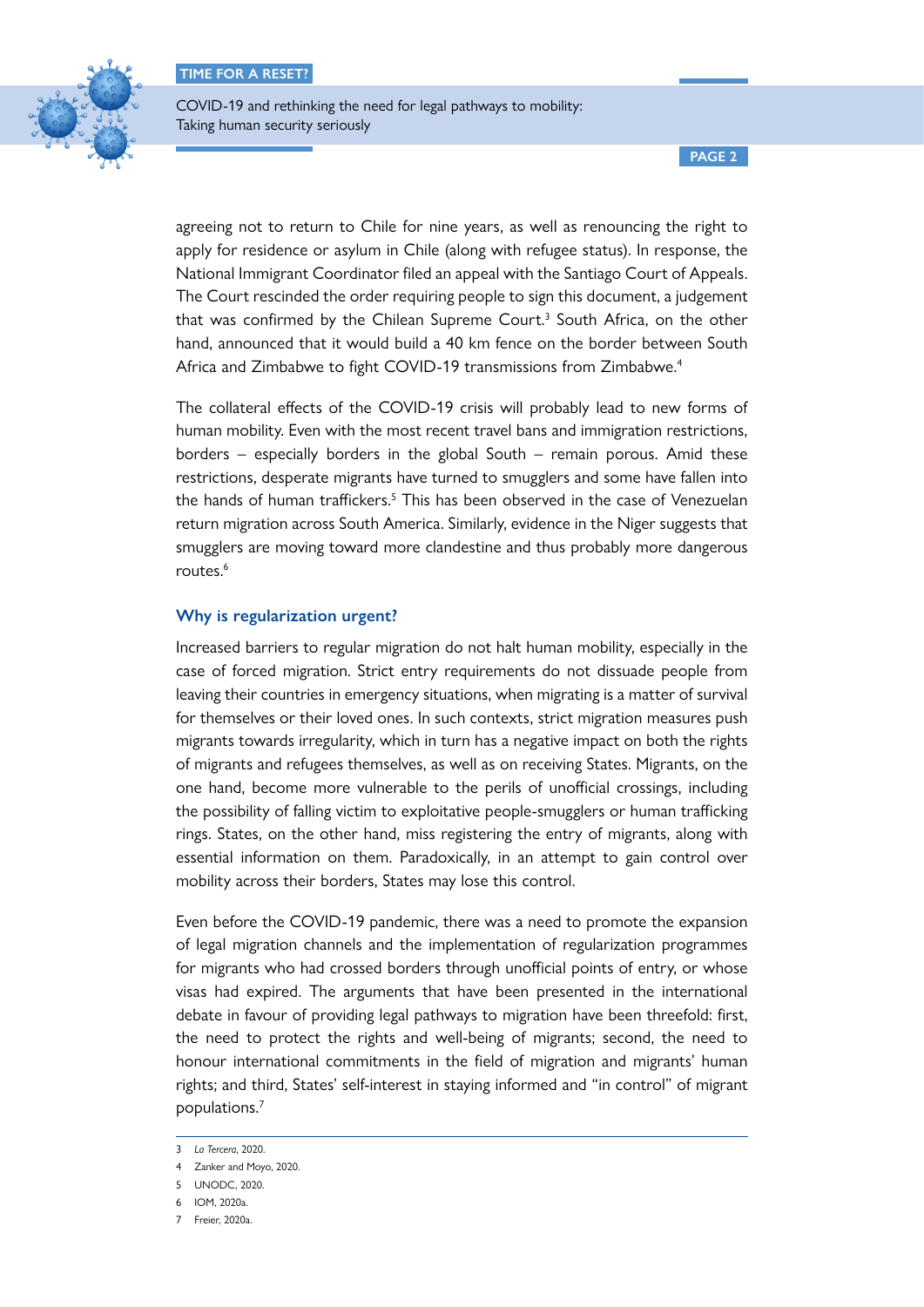

**PAGE 3**

Additionally, the economic and social benefits of including regular migrants in the formal labour market have been highlighted by diverse authors and organizations. For instance, a joint report by the Organisation for Economic Co-operation and Development, the International Labour Organization, the World Bank and the International Monetary Fund identified effective labour market integration as a key factor in enhancing the benefits of migration to G20 States for both origin and destination countries, as well as for migrants themselves.<sup>8</sup> Turning to countries in the Global South, the Migration Policy Institute warns about the negative effects of increased criminalization of irregular migrant workers in Thailand and argues in favour of pathways towards regular labour migration and greater freedom of movement in South-East Asia.<sup>9</sup> Similarly, the World Bank stresses the need for sustainable regularization in light of the potential contribution of Venezuelan migrants to South American receiving economies.<sup>10</sup>

The health emergency generated by COVID-19 emphasizes that the provision of regular migration and regularization mechanisms is a vital need worldwide. Not only does the pandemic increase the perils of daily life for irregular migrants, but denying migrants legal pathways to mobility poses a global public health risk. Migrants who cross borders through unofficial points of entry are not registered and do not go through sanitary controls.

Here, it is important to point out that COVID-19 is not the only public health risk in the context of irregular migration, especially in the Global South. For instance, the Democratic Republic of the Congo is struggling with measles, Ebola and COVID-19 at the same time.<sup>11</sup> In South America, the Bolivarian Republic of Venezuela has long interrupted vaccination programmes and treatments for controllable diseases such as measles, malaria, diphtheria, tuberculosis and HIV/AIDS due to the collapse of its public health system.12

Most of the aforementioned diseases are communicable. Therefore, in a context of large-scale migration, health risks are stark for irregular migrants, many of whom travel by bus or on foot in large groups.<sup>13</sup> Irregularity is also an obstacle for accessing services such as vaccines and information on diseases, which States and humanitarian organizations provide at official points of entry. For example, in Latin America, increasingly restrictive access policies have pushed Venezuelan migrants towards irregular border crossings, thus undermining the good practice of a regional vaccination passport.<sup>14</sup>

14 CIUP, 2019.

<sup>8</sup> OECD et al., 2016.

<sup>9</sup> Bylander and Reid, 2017.

<sup>10</sup> World Bank Group, 2019.

<sup>11</sup> *BBC News*, 2020.

<sup>12</sup> Freier, 2020b.

<sup>13</sup> For an example of health risks on the border between the Bolivarian Republic of Venezuela and Colombia, see Freier, 2020b.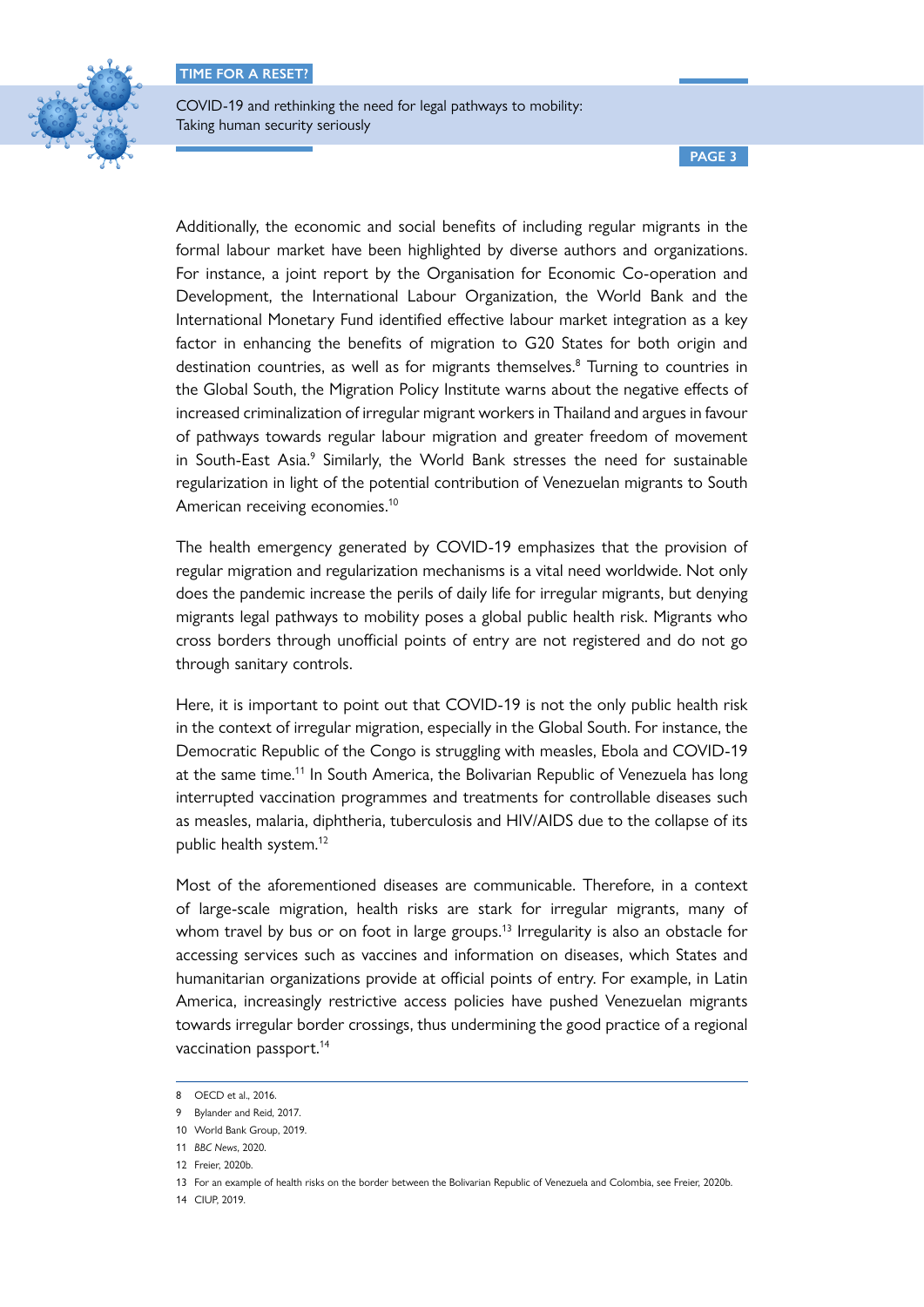

COVID-19 and rethinking the need for legal pathways to mobility: Taking human security seriously

**PAGE 4**

Once in the host country, life as an irregular migrant is precarious due to the lack of the documentation needed to access public services and formal employment. This adverse reality preceded the COVID-19 pandemic, but its negative effects are more visible in the current context. Importantly, irregular migrants often lack access to health-care services,<sup>15</sup> with obstacles including the lack of proper documentation, discrimination and fear of being reported to the authorities due to their irregular status.<sup>16</sup>

Irregular migrants also tend to be employed in the informal sector, which results in low wages, violations of labour rights and, in some cases, living conditions that make it impossible for them to take the necessary hygiene measures to avoid becoming infected. Furthermore, irregular migrants are usually excluded from subsidies and other assistance programmes aimed at mitigating the economic impact of longlasting lockdowns due to the COVID-19 pandemic.

# **Good practices**

There are some positive examples of countries that have taken a creative approach to migrant regularization in the context of the COVID-19 pandemic, such as temporary regularization programmes:

- Over 20 countries have automatically extended the validity of temporary visas.17 France, the Russian Federation and the United Arab Emirates have extended or simplified extension procedures for visas in order to prevent irregularity.18 Most South American countries have also been flexible in relation to the expiration dates of visas and other residence permits to prevent irregularity in cases of tourists or other visitors who were left stranded due to restrictions in commercial flights.
- In Portugal, all foreigners with pending applications were granted permanent residency status from 30 March 2020 until at least 1 July. This policy aimed at ensuring that migrants have access to health care and other public services, as well as to welfare benefits granted by the government during lockdown.<sup>19</sup>
- The Italian Government decided on 13 May to temporarily regularize migrants working in the agricultural sector or as domestic workers in order to provide them access to health care and to protect them against labour exploitation.<sup>20</sup>

<sup>15</sup> Guadagno, 2020.

<sup>16</sup> Vearey et al., 2020.

<sup>17</sup> IOM, 2020a.

<sup>18</sup> IOM, 2020b.

<sup>19</sup> *Reuters*, 2020.

<sup>20</sup> *Inquirer.net*, 2020.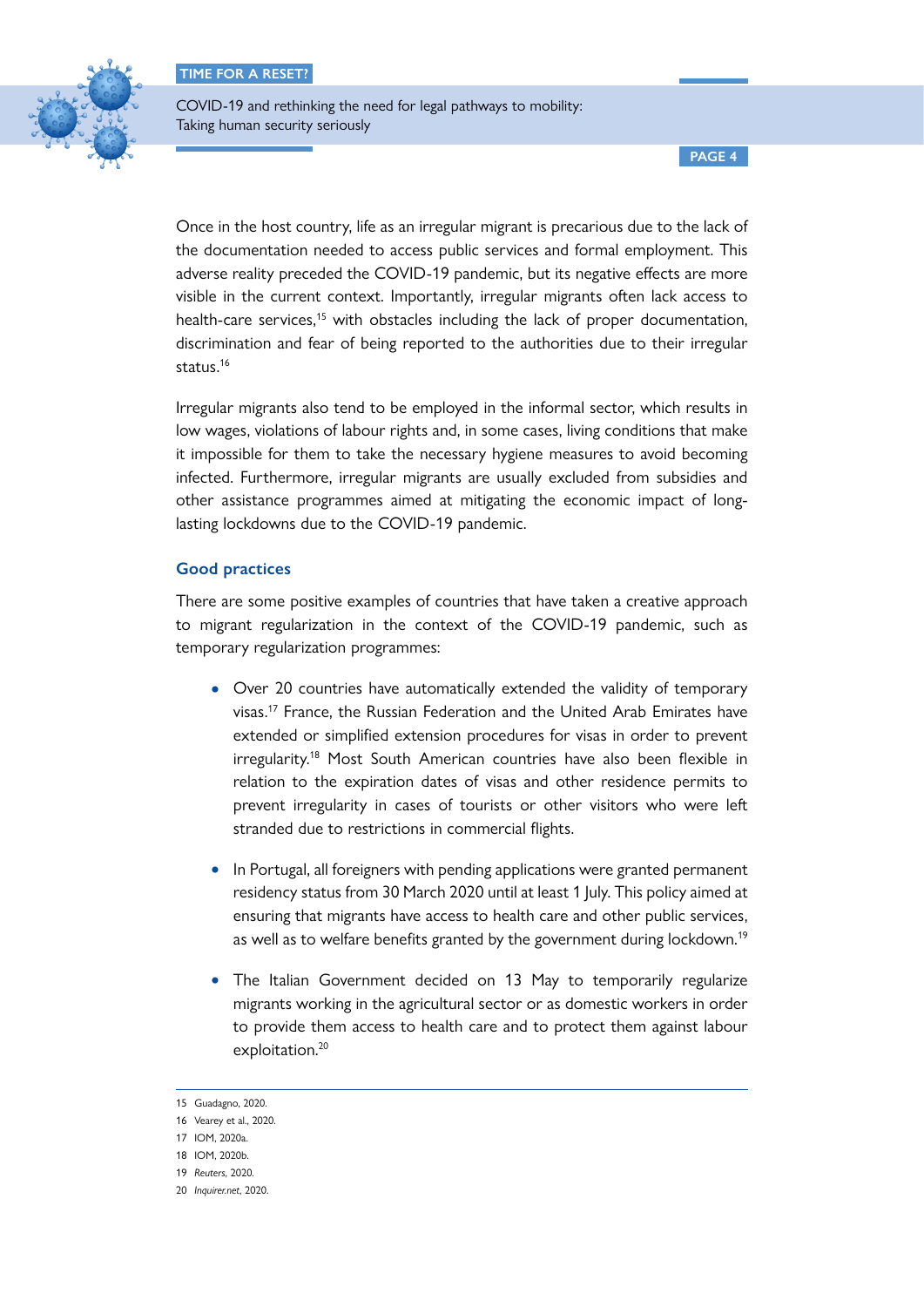

• Argentina, Chile, France, Germany and Peru have taken measures to temporarily incorporate foreign professionals in their national health-care services.<sup>21</sup>

The problem with the practices discussed above is that they are temporary and selective, in that they consider only some economic sectors. From a public health perspective, regularization should cover all migrant workers, irrespective of the sector in which they are employed, and should not be limited in time. Indeed, some countries have implemented permanent flexibility with a view to regularization:

• The Spanish Government has relaxed the requirements for migrant regularization, particularly regarding the extension of residence permits and family reunification. A job contract will no longer be required for the extension of residence permits in the case of migrants who receive monetary assistance from the Government, and in all cases in which contracts ended after 1 March (due to the COVID-19 crisis). For the purpose of family reunification, the minimum required income has been lowered by 20 per cent. $22$ 

# **Policy innovations**

The COVID-19 crisis underscores the need for legal pathways to migration and regularization mechanisms from a public health perspective beyond the current pandemic. Profound migration policy reforms are needed to develop safe and legal entry routes, and to modify current requirements for regularization. Rather than short-term and sector-specific regularization programmes, States should implement sustainable regularization mechanisms. Furthermore, not only irregular, but precarious legal conditions for migrants and refugees also need to be avoided. For example, in Peru, fewer than 100,000 of the close to 500,000 asylum seekers have received an identification document.<sup>23</sup>

Regularization **programmes** run for a limited period of time and target specific categories of non-nationals living in an unauthorized situation. By contrast, regularization **mechanisms** and **procedures** are enshrined in law without a time limit and in ways from which any non-national in an irregular situation may benefit.<sup>24</sup>

Such reforms should shift attention from trying to protect the national security of countries – understood as the defence of the citizens, economy and institutions of a country from a "foreign threat" – to a more general conception of human

<sup>21</sup> Tres and Rodriguez Chatruc, 2020.

<sup>22</sup> Villarino, 2020.

<sup>23</sup> R4V, n.d.

<sup>24</sup> Baldwin-Edwards and Kraler, 2009.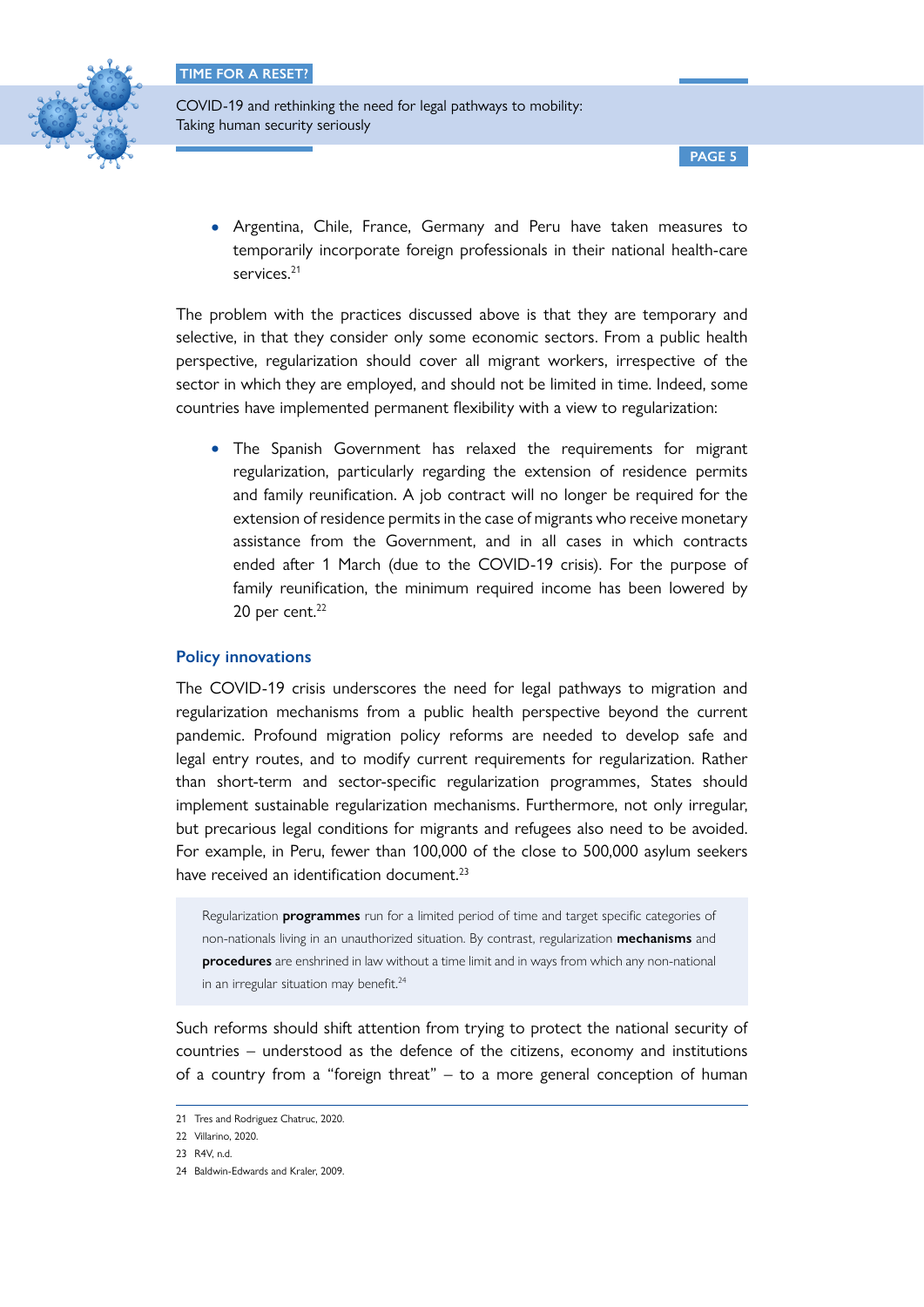

COVID-19 and rethinking the need for legal pathways to mobility: Taking human security seriously

**PAGE 6**

security, the protection and well-being of people. Pandemics cannot be defeated by closed borders, or by military, political or economic power. There is thus a need to reframe policies that maintain irregular migrants as a serious global public health vulnerability, and provide legal pathways to mobility and regularization mechanisms as a key instrument to fight and prevent pandemics.

# **Conclusion**

The COVID-19 pandemic has highlighted the role of migrants in the workforce worldwide. Migrants contribute to host societies in the health-care sector and in agriculture, transport, and care work, among others. Perhaps the most symbolic case was that of the immigrant nurses Jenny McGee and Luis Pitarma, who cared for British Prime Minister Boris Johnson when he fell ill with the coronavirus. After he left hospital, his message of gratitude to them made headlines in the international press and was widely shared in social media. Beyond declarations, however, concrete policies are urgently needed to ensure that migrants across the world are adequately protected and have access to basic rights and regular status. As Marta Foresti, Director of the Overseas Development Institute Europe, wrote in a recent article for the Brookings Institution, we need "to turn gratitude into policy and practice change"; it is not only about "them" (the migrants), but about all of "us" (in the best interest of our States and societies).<sup>25</sup>

In this policy paper we have outlined that, so far, legal pathways to migration and migration regularization have been promoted mostly in terms of economic and rights-based arguments. This framing urgently needs to be reconsidered in light of the COVID-19 global health crisis. Although counter-intuitive in the context of the pandemic, legal pathways to migration and regularization programmes are urgently needed worldwide, not only to protect the rights of migrants and refugees and facilitate their socioeconomic integration, but as a public health necessity. Human mobility cannot be prevented. Policy innovation is thus needed on the conceptual level to reach an understanding of the need for facilitating – instead of restricting – regular migration from a public health perspective, moving from a focus on national security towards human security.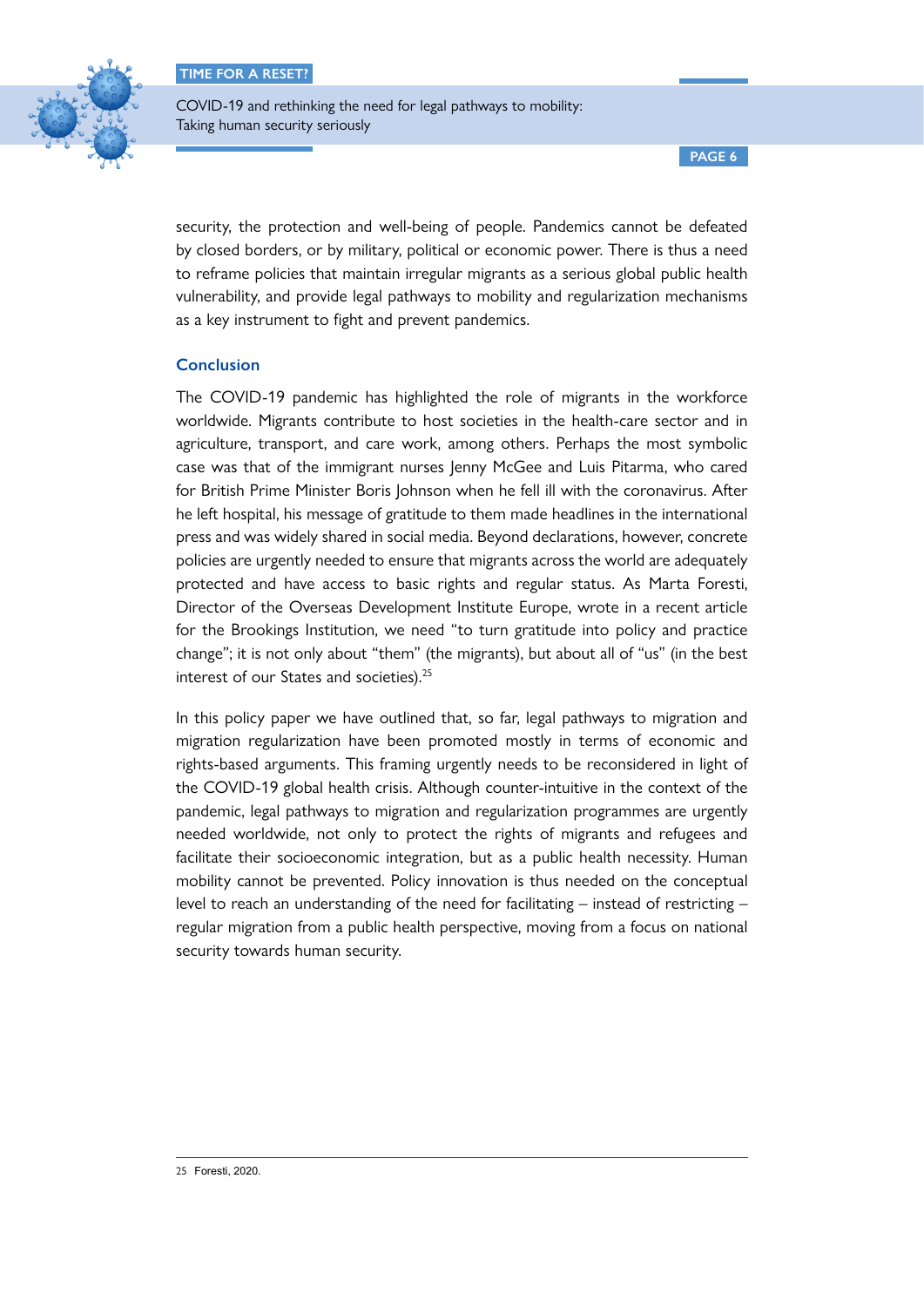

**PAGE 7**

# **References**

Baldwin-Edwards, M. and A. Kraler

2009 *Study on Practices in the Area of Regularisation of Illegally Staying Third-Country Nationals in the Member States of the EU*. Final report, January. Ref. JLS/B4/2007/05. International Centre for Migration Policy Development, Vienna. Available at [https://ec.europa.eu/home-affairs/sites/](https://ec.europa.eu/home-affairs/sites/homeaffairs/files/e-library/documents/policies/legal-migration/pdf/general/regine_report_january_2009_en.pdf) [homeaffairs/files/e-library/documents/policies/legal-migration/pdf/general/regine\\_report\\_](https://ec.europa.eu/home-affairs/sites/homeaffairs/files/e-library/documents/policies/legal-migration/pdf/general/regine_report_january_2009_en.pdf) january 2009 en.pdf.

### *BBC News*

2020 Coronavirus in DR Congo captured on camera. 8 June. Available at [www.bbc.com/news/in](http://www.bbc.com/news/in-pictures-52632394)[pictures-52632394](http://www.bbc.com/news/in-pictures-52632394).

Bylander, M. and G. Reid

2017 Criminalizing irregular migrant labor: Thailand's crackdown in context. Migration Policy Institute, 11 October. Available at [www.migrationpolicy.org/article/criminalizing-irregular](http://www.migrationpolicy.org/article/criminalizing-irregular-migrant-labor-thailands-crackdown-context)[migrant-labor-thailands-crackdown-context](http://www.migrationpolicy.org/article/criminalizing-irregular-migrant-labor-thailands-crackdown-context).

Centro de Investigación de la Universidad del Pacífico (CIUP)

2019 *Los impactos adversos de las visas humanitarias*. November. Available at [https://ciup.up.edu.pe/](https://ciup.up.edu.pe/media/1583/ciup-ppp-no2.pdf) [media/1583/ciup-ppp-no2.pdf](https://ciup.up.edu.pe/media/1583/ciup-ppp-no2.pdf).

## Dejusticia

2020 Forced migration: Closure of borders, xenophobia & discriminatory treatment [Webinar]. 4 June. Available at [www.youtube.com/watch?v=wyU7lrLLGiY](http://www.youtube.com/watch?v=wyU7lrLLGiY).

#### Foresti, M.

2020 *Less gratitude, please. How COVID-19 reveals the need for migration reform*. Brookings Institution, 22 May. Available at [www.brookings.edu/blog/future-development/2020/05/22/less-gratitude](http://www.brookings.edu/blog/future-development/2020/05/22/less-gratitude-please-how-COVID-19-reveals-the-need-for-migration-reform/)[please-how-COVID-19-reveals-the-need-for-migration-reform/](http://www.brookings.edu/blog/future-development/2020/05/22/less-gratitude-please-how-COVID-19-reveals-the-need-for-migration-reform/).

#### Freier, L.F.

- 2020a *Five reasons why Latin American host countries should grant legal status to Venezuelan migrants*. Migration Policy Institute, February. Available at [www.migrationportal.org/insight/five](http://www.migrationportal.org/insight/five-reasons-latin-american-host-countries-grant-legal-status-venezuelan-migrants/)[reasons-latin-american-host-countries-grant-legal-status-venezuelan-migrants/.](http://www.migrationportal.org/insight/five-reasons-latin-american-host-countries-grant-legal-status-venezuelan-migrants/)
- 2020b For migrants in Latin America, public health risks go beyond the coronavirus. *Americas Quarterly*, 20 April. Available at [www.americasquarterly.org/article/for-migrants-in-latin](http://www.americasquarterly.org/article/for-migrants-in-latin-america-public-health-risks-go-beyond-the-coronavirus/)[america-public-health-risks-go-beyond-the-coronavirus/.](http://www.americasquarterly.org/article/for-migrants-in-latin-america-public-health-risks-go-beyond-the-coronavirus/)

#### Guadagno, L.

2020 *Migrants and the COVID-19 Pandemic: An Initial Analysis*. IOM, Migration Research Series No. 60. 1 May. Geneva. Available at [https://publications.iom.int/system/files/pdf/mrs-60.pdf.](https://publications.iom.int/system/files/pdf/mrs-60.pdf)

#### *Inquirer.net*

2020 Italy to regularize migrants in face of coronavirus. 14 May. Available at [https://newsinfo.](https://newsinfo.inquirer.net/1274962/italy-to-regularize-migrants-in-face-of-coronavirus) [inquirer.net/1274962/italy-to-regularize-migrants-in-face-of-coronavirus.](https://newsinfo.inquirer.net/1274962/italy-to-regularize-migrants-in-face-of-coronavirus)

#### International Organization for Migration (IOM)

2020a *COVID-19 Analytical Snapshot #13: Irregularity, Protection & Smuggling: Understanding the migration & mobility implications of COVID-19*. 14 April. Available at [www.iom.int/sites/default/](http://www.iom.int/sites/default/files/documents/covid-19_analytical_snapshot_13_-_irregularity_protection_and_smuggling.pdf) [files/documents/covid-19\\_analytical\\_snapshot\\_13\\_-\\_irregularity\\_protection\\_and\\_smuggling.](http://www.iom.int/sites/default/files/documents/covid-19_analytical_snapshot_13_-_irregularity_protection_and_smuggling.pdf) [pdf.](http://www.iom.int/sites/default/files/documents/covid-19_analytical_snapshot_13_-_irregularity_protection_and_smuggling.pdf)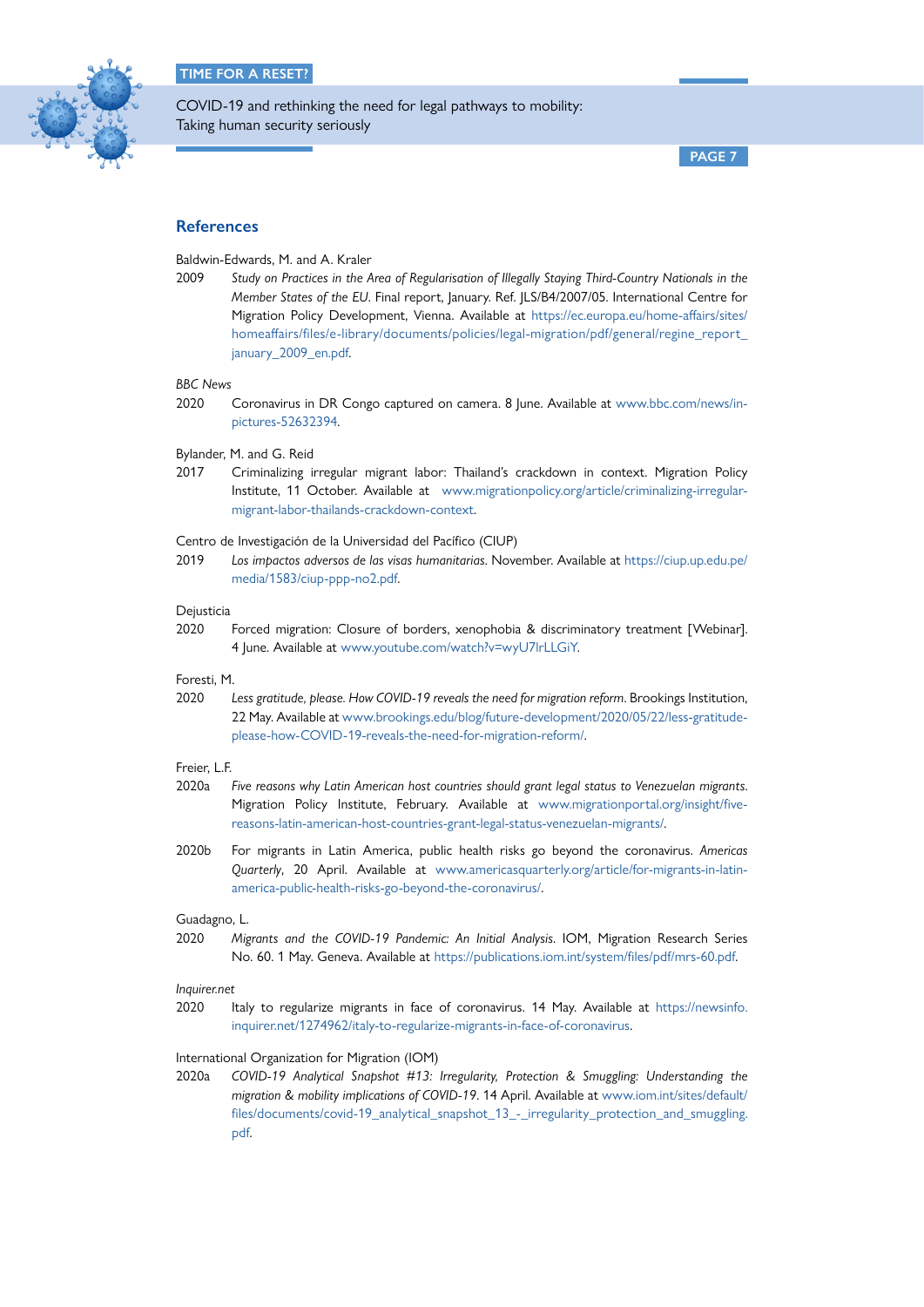

**PAGE 8**

2020b *COVID-19 Analytical Snapshot #28: Impacts on Immigration Policies*. 1 May. Available at [www.](http://www.iom.int/sites/default/files/documents/covid-19_analytical_snapshot_28_-_impacts_on_immigration_policies.pdf) [iom.int/sites/default/files/documents/covid-19\\_analytical\\_snapshot\\_28\\_-\\_impacts\\_on\\_](http://www.iom.int/sites/default/files/documents/covid-19_analytical_snapshot_28_-_impacts_on_immigration_policies.pdf) [immigration\\_policies.pdf.](http://www.iom.int/sites/default/files/documents/covid-19_analytical_snapshot_28_-_impacts_on_immigration_policies.pdf)

## Kanno-Youngs, Z. and M. Haberman

2020 Trump administration moves to solidify restrictive immigration policies. *New York Times*, 12 June. Available at [www.nytimes.com/2020/06/12/us/politics/coronavirus-trump-immigration](http://www.nytimes.com/2020/06/12/us/politics/coronavirus-trump-immigration-policies.html)[policies.html](http://www.nytimes.com/2020/06/12/us/politics/coronavirus-trump-immigration-policies.html).

Organisation for Economic Co-operation and Development (OECD), International Labour Organization (ILO), World Bank Group and International Monetary Fund

2016 Towards a framework for fair and effective integration of migrants into the labour market. 19–21 December. Available at [www.ilo.org/wcmsp5/groups/public/---europe/---ro-geneva/--](http://www.ilo.org/wcmsp5/groups/public/---europe/---ro-geneva/---ilo-berlin/documents/genericdocument/wcms_556988.pdf) [ilo-berlin/documents/genericdocument/wcms\\_556988.pdf](http://www.ilo.org/wcmsp5/groups/public/---europe/---ro-geneva/---ilo-berlin/documents/genericdocument/wcms_556988.pdf).

Respuesta a los Venezolanos (R4V)

n.d. *Plataforma de Coordinatión*. Available at [https://r4v.info/es/situations/platform.](https://r4v.info/es/situations/platform)

*Reuters*

2020 Portugal to treat migrants as residents during coronavirus crisis. 28 March. Available at [www.](http://www.reuters.com/article/us-health-coronavirus-portugal/portugal-to-treat-migrants-as-residents-during-coronavirus-crisis-idUSKBN21F0N7) [reuters.com/article/us-health-coronavirus-portugal/portugal-to-treat-migrants-as-residents](http://www.reuters.com/article/us-health-coronavirus-portugal/portugal-to-treat-migrants-as-residents-during-coronavirus-crisis-idUSKBN21F0N7)[during-coronavirus-crisis-idUSKBN21F0N7](http://www.reuters.com/article/us-health-coronavirus-portugal/portugal-to-treat-migrants-as-residents-during-coronavirus-crisis-idUSKBN21F0N7).

#### *La Tercera*

2020 *Corte Suprema confirma fallo que declaró ilegal exigencia de no volver a Chile para extranjeros que se acogen a planes humanitarios de retorno a sus países*. 14 July. Available at [www.latercera.](http://www.latercera.com/nacional/noticia/corte-suprema-confirma-fallo-que-declaro-ilegal-exigencia-de-no-volver-a-chile-para-extranjeros-que-se-acogen-a-planes-humanitarios-de-retorno-a-sus-paises/EE7KRVHZWFB75CFQFXY6VGUNLM/) [com/nacional/noticia/corte-suprema-confirma-fallo-que-declaro-ilegal-exigencia-de-no](http://www.latercera.com/nacional/noticia/corte-suprema-confirma-fallo-que-declaro-ilegal-exigencia-de-no-volver-a-chile-para-extranjeros-que-se-acogen-a-planes-humanitarios-de-retorno-a-sus-paises/EE7KRVHZWFB75CFQFXY6VGUNLM/)[volver-a-chile-para-extranjeros-que-se-acogen-a-planes-humanitarios-de-retorno-a-sus](http://www.latercera.com/nacional/noticia/corte-suprema-confirma-fallo-que-declaro-ilegal-exigencia-de-no-volver-a-chile-para-extranjeros-que-se-acogen-a-planes-humanitarios-de-retorno-a-sus-paises/EE7KRVHZWFB75CFQFXY6VGUNLM/)[paises/EE7KRVHZWFB75CFQFXY6VGUNLM/.](http://www.latercera.com/nacional/noticia/corte-suprema-confirma-fallo-que-declaro-ilegal-exigencia-de-no-volver-a-chile-para-extranjeros-que-se-acogen-a-planes-humanitarios-de-retorno-a-sus-paises/EE7KRVHZWFB75CFQFXY6VGUNLM/)

Tres, J. and M. Rodriguez Chatruc

- 2020 *Migrantes y COVID-19: ¿Qué están haciendo los países de América Latina con más migrantes para apoyarlos durante la pandemia?. BID*, 11 May. Available at [https://blogs.iadb.org/migracion/es/](https://blogs.iadb.org/migracion/es/migrantes-y-covid-19-que-estan-haciendo-los-paises-de-america-latina-con-mas-migrantes-para-apoyarlos-durante-la-pandemia/) [migrantes-y-covid-19-que-estan-haciendo-los-paises-de-america-latina-con-mas-migrantes](https://blogs.iadb.org/migracion/es/migrantes-y-covid-19-que-estan-haciendo-los-paises-de-america-latina-con-mas-migrantes-para-apoyarlos-durante-la-pandemia/)[para-apoyarlos-durante-la-pandemia/](https://blogs.iadb.org/migracion/es/migrantes-y-covid-19-que-estan-haciendo-los-paises-de-america-latina-con-mas-migrantes-para-apoyarlos-durante-la-pandemia/).
- Villarino, A.
- 2020 *El Gobierno flexibiliza las normas para evitar una expulsión masiva de inmigrantes. El Confidencial*, 10 June. Available at [www.elconfidencial.com/espana/2020-06-10/inmigracion-flexibiliza](http://www.elconfidencial.com/espana/2020-06-10/inmigracion-flexibiliza-normas-expulsion-masiva_2630628/)[normas-expulsion-masiva\\_2630628/](http://www.elconfidencial.com/espana/2020-06-10/inmigracion-flexibiliza-normas-expulsion-masiva_2630628/).
- Vearey, J., C. Hui and K. Wickramage
- 2020 Migration and health: Key issues, governance and current knowledge gaps. In *World Migration Report 2020* (M. McAuliffe and B. Khadria, eds.). IOM, Geneva, pp. 209–228. Available at [https://publications.iom.int/system/files/pdf/wmr\\_2020.pdf](https://publications.iom.int/system/files/pdf/wmr_2020.pdf).

United Nations Office on Drugs and Crime (UNODC)

2020 Impact of the Covid-19 pandemic on trafficking in persons: Preliminary findings and messaging based on rapid stocktaking. Vienna. Available at [www.unodc.org/documents/Advocacy-](http://www.unodc.org/documents/Advocacy-Section/HTMSS_Thematic_Brief_on_COVID-19.pdf)[Section/HTMSS\\_Thematic\\_Brief\\_on\\_COVID-19.pdf.](http://www.unodc.org/documents/Advocacy-Section/HTMSS_Thematic_Brief_on_COVID-19.pdf)